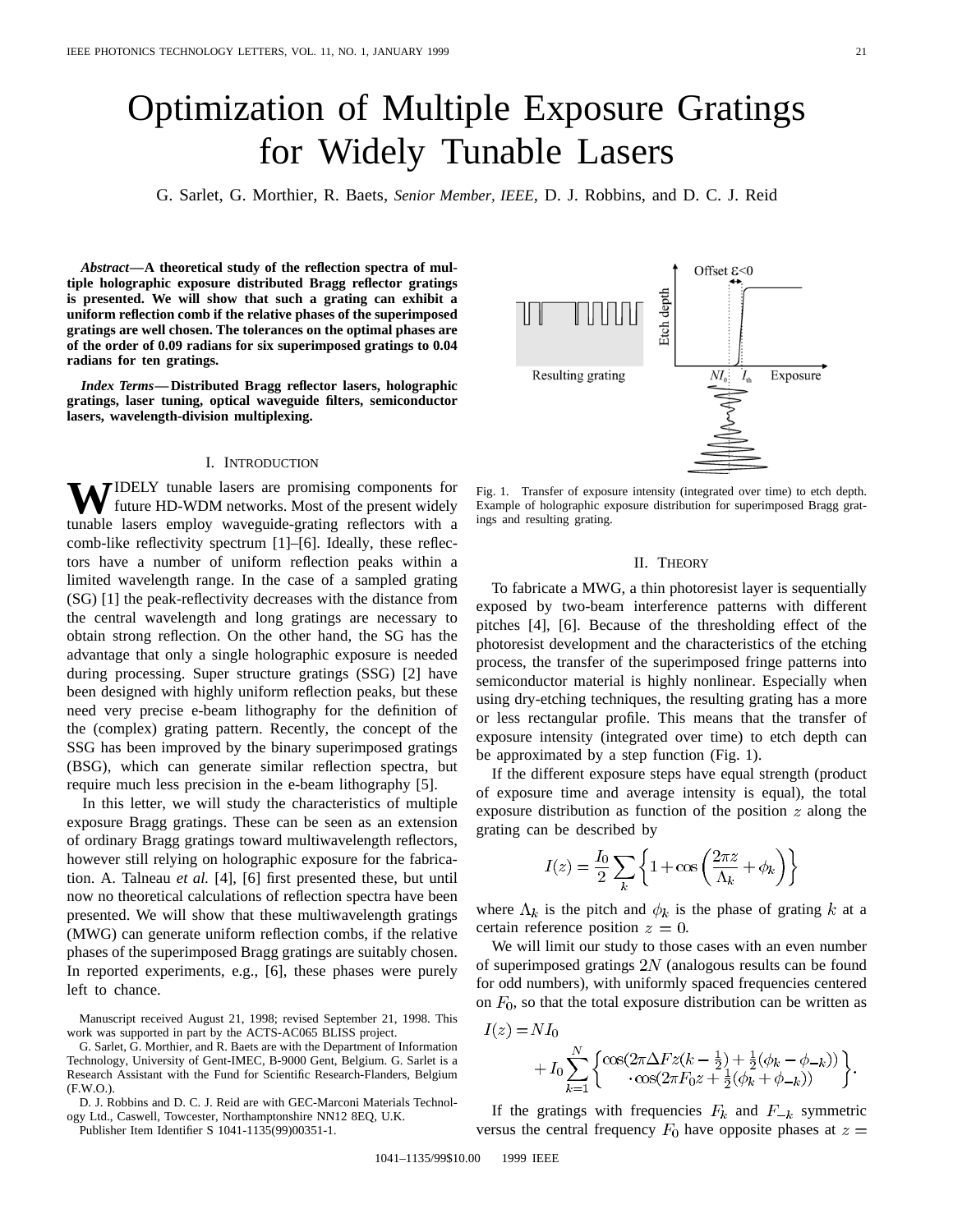TABLE I NUMERICAL VALUES OF CALCULATION PARAMETERS

| Parameter                               | Value                                                 | Unit                  |
|-----------------------------------------|-------------------------------------------------------|-----------------------|
| Grating center frequency $F_0$          | 4.2562                                                | $\mu$ m <sup>-1</sup> |
| Grating frequency spacing $\Delta F$    | 5.4346 $10^{-3}$                                      | um'                   |
| Effective refractive index $n$          | . 3.2985                                              |                       |
| Central wavelength $\lambda_0$          | 1.55                                                  | иm                    |
| Coupling coefficient for $2N - 6$       | $\kappa = 2(n_1-n_2)/\lambda_0 = 3.000 \; 10^{-3}$    | $\mu$ m <sup>-1</sup> |
| Coupling coefficient for $2N = 10$      | $\kappa = 2(n_1-n_2)/\lambda_0 = 3.871 \cdot 10^{-3}$ | $\mu$ m <sup>-1</sup> |
| Weights $w_k$ , $2N = 6$ (symmetrical)  | $\dots$ 0 1 3 5 10 10 10 $\dots$                      |                       |
| Weights $w_k$ , $2N = 10$ (symmetrical) | $\dots$ 0 1 2 3 4 5 10 10 10 10 10 $\dots$            |                       |

 $0, \phi_k = -\phi_{-k}$ , this can be simplified to

$$
I(z) = NI_0 + I_0 \cos(2\pi F_0 z) \cdot E(z)
$$

with

$$
E(z) = \sum_{k=1}^{N} \cos(2\pi \Delta F z (k - \frac{1}{2}) + \phi_k).
$$

We define the offset  $\varepsilon$  as the difference between the average exposure  $NI_0$  and the threshold  $I_{th}$  (Fig. 1). In general, the result is a grating with continuously varying duty-cycle, including regions where everything is etched away ( $\varepsilon > 0$ , overexposure) or where there is no etching ( $\varepsilon < 0$ , underexposure).

To calculate the reflection spectra of such gratings, we used a transfer-matrix method [7]. The reflection spectrum is the same as that of a plane wave reflecting off a layered structure perpendicular to the propagation axis, with alternating layers with refractive indices  $n_1$  and  $n_2$ , which corresponds to a grating coupling coefficient  $\kappa = 2(n_1 - n_2)/\lambda_0 = \pi \Delta n_I/\lambda_0$ . Here,  $\Delta n_I = 2/\pi$   $(n_1 - n_2)$  is the first order Fouriercomponent of a square wave with amplitude  $n_1 - n_2$ . The calculation of the reflection spectrum generally involves the multiplication (for each wavelength) of several thousands of transfer-matrices, as the alternating layers have a continuously varying thickness. In the special case with anti-symmetric phases  $\phi_k = -\phi_{-k}$  and offset  $\varepsilon = 0$  however, nearly all layers have the same thickness and therefore the long sequence of transfer matrices can be regrouped analytically into a sequence of only a few tens of matrices, which greatly reduces computation time.

## III. CALCULATION EXAMPLES

The simplest example of a multiwavelength grating is the Moiré grating, where  $2N = 2$ . Fig. 2(a) shows the reflection spectrum.<sup>1</sup> For  $2N > 2$  the relative phases  $\phi_k$  begin to play a role. Compare for example the Fig. 2(b), (c), and (d) where  $2N = 6$ . In Fig. 2(b) all phases are 0, while in Fig. 2(c) we have made  $\phi_3 = -\phi_{-3} = \pi$ . Fig. 2(d) shows the reflection spectrum for a set of arbitrarily chosen phases. If the aim is to obtain  $2N$  equally strong reflection peaks at the wavelengths corresponding to the different holographic pitches  $\Lambda_k$ , the spectrum of Fig. 2(c) is clearly much better than that of Fig.  $2(b)$  and  $(d)$ .

TABLE II OPTIMIZED PHASES FOR SEVERAL VALUES OF THE NUMBER OF PEAKS  $2N$ 

| 2N             | $\phi_{10}$ | $\phi_{20}$ | $\varphi_{30}$ | $\phi_{40}$ | $\phi_{50}$ | $\phi_{60}$ |
|----------------|-------------|-------------|----------------|-------------|-------------|-------------|
| 2              | 0           |             |                |             |             |             |
| $\overline{4}$ | 0           | $-1.844$    |                |             |             |             |
| -6             | 0           | $-0.350$    | $-2.542$       |             |             |             |
| 8              | 0           | $-2.646$    | $-0.981$       | $-2.943$    |             |             |
| 10             | 0           | $-1.713$    | $-0.148$       | $-0.069$    | $+3.100$    |             |
| 12             | 0           | $-1.351$    | 2.276          | $-0.943$    | $+0.974$    | $+1.169$    |



Fig. 2. Examples of reflection spectra of 2 (a) or 6 (b, c, d) superimposed Fig. 2. Examples of reflection spectra of 2 (a) or 6 (b, c, d) superimposed<br>Bragg gratings. (a)  $[\phi_1 \phi_{-1}] = [00]$ , (b)  $[\phi_3 \cdots \phi_{-3}] = [0 \ 0 \ 0 \ 0 \ 0 \ 0]$ , (c) Bragg gratings. (a)  $[\phi_1 \phi_{-1}] = [00]$ , (b)  $[\phi_3 \cdots \phi_{-3}] = [0 \ 0 \ 0 \ 0 \ 0]$ , (c)<br> $\cdots = [-\pi \ 0 \ 0 \ 0 \ \pi]$ , (d)  $\cdots = [2.83 - 1.68 \ 0.67 - 0.09 \ 2.46 \ 1.65]$ .

Another important parameter is the grating length  $L$ . The absolute value of the envelope function  $E(z)$  is periodic with a (super)period  $1/\Delta F$ . For the reflection peaks to be sufficiently narrow and for the spectrum to be more or less independent of the position of the grating edge within the superperiod, the total length  $L$  should be at least a few (e.g., 5) times this period. In our calculations we took  $L = 6/\Delta F$ .

## IV. OPTIMIZATION

Here, we will discuss the optimization of the reflection spectrum as function of the phases  $\phi_k$ , where the objective is to obtain equally strong reflection peaks at the wavelengths corresponding to the different holographic pitches  $\Lambda_k$ , and weak reflection at other wavelengths. The optimization was done for gratings with antisymmetric phases  $\phi_k = -\phi_{-k}$  and offset  $\varepsilon = 0$ , because of the reduced computation time and more importantly because only these gratings have symmetric reflection spectra. We made  $\phi_1 = -\phi_{-1} = 0$ , as adding a value of  $(2k-1)\theta$  to  $\phi_k$   $(k \geq 1, \theta$  any arbitrary angle) and maintaining the antisymmetry, would give the same grating, only shifted over a distance  $\Delta z = \theta / (\pi \Delta F)$ .

As cost function we took a weighted sum of squared errors between the peak reflectivities  $R_{\pm k}$  at the frequencies

$$
v_{\pm k} = \frac{c}{2n} \left[ F_0 \pm \left( k - \frac{1}{2} \right) \Delta F \right]
$$

<sup>&</sup>lt;sup>1</sup>Numerical values used for different calculation parameters are given in Tables I and II.